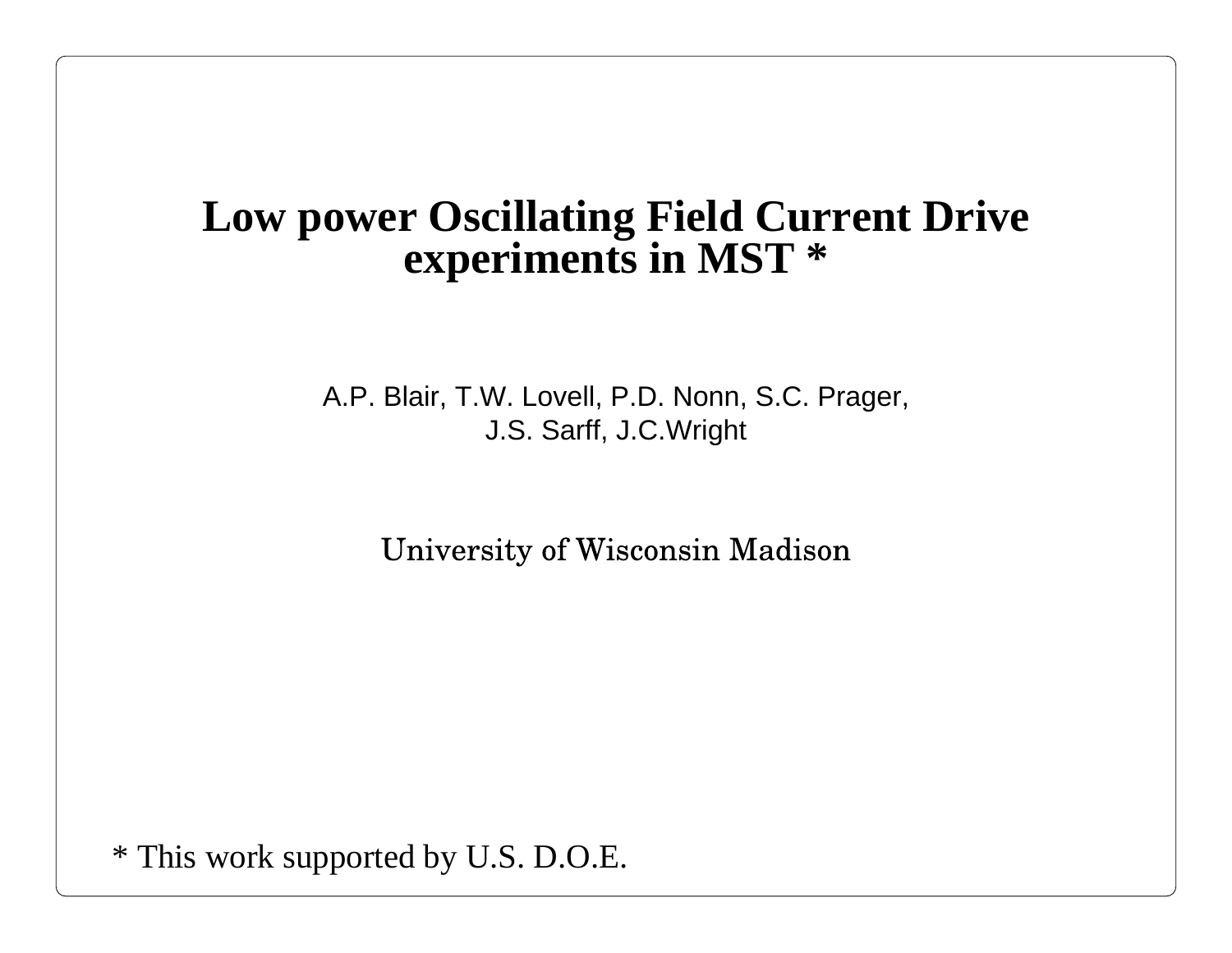## **ABSTRACT**

of two oscillating voltages, 90 degrees out of phase, to the toroidal Oscillating Field Current Drive (OFCD) is a proposed method of steady state current sustainment in a plasma by application& poloidal circuits. We have developed a 700 kW oscillatorInvestigation of the plasma response to this toroidal−only excitationis underway. A similar oscillator for the poloidal circuit is underconstruction to allow a 700 kW test of OFCD.installed in the toroidal field circuit of the Madison Symmetric Torus.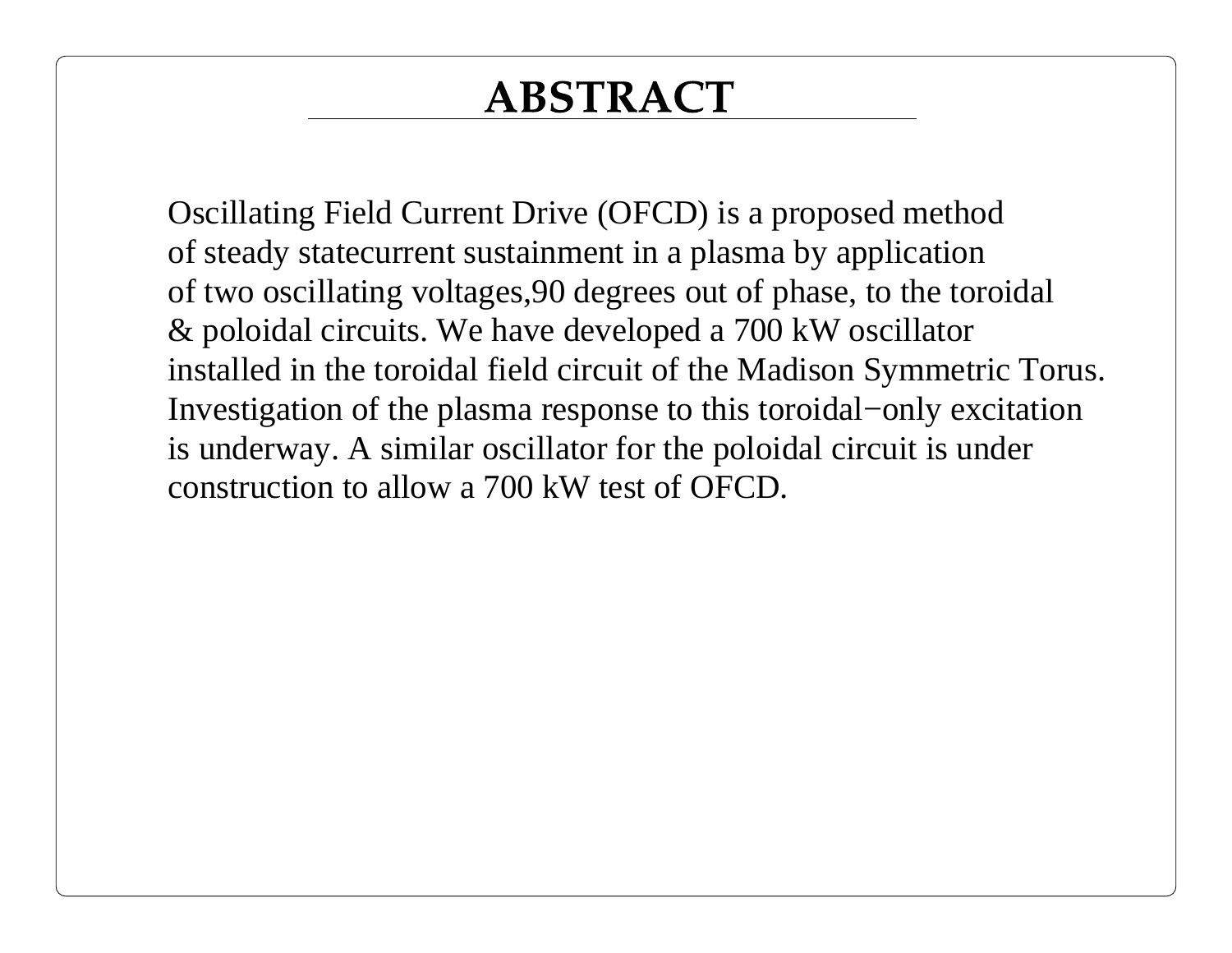# **OUTLINE**

- Ignitron based medium power oscillator design for OFCD
	- Designed, built, & tested one oscillator with MST.
	- Inexpensive solution for mid−power applications.
	- $-700$  kW peak/30 kW avg power achieved with prototype.
	- Numerous design enhancements for improved powerand reliability.
- Experimental Data (with Bt oscillator only) shows:
	- Power delivered to plasma.
	- $-Sa$ wtooth instabilities are entrained by oscillations
	- Core−resonant m=1 mode amplitude responds toflux injection/anti−injection phase of oscillation.

- High Power (~1MW) tube based oscillators being built.
	- $-$  see Adney, et. al. this session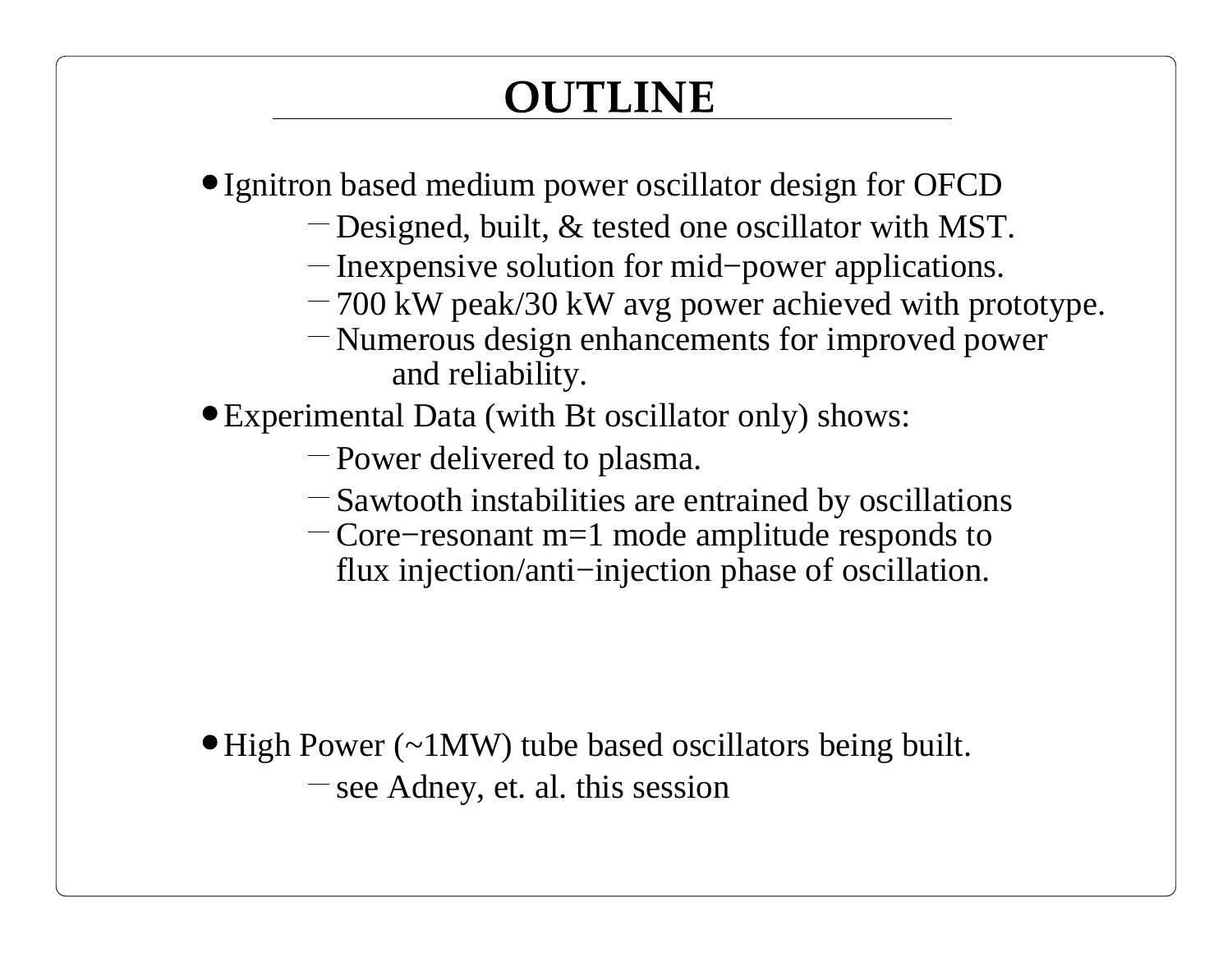# **Oscillating Field Current Drive**

What is it:

A method of generating a sustained plasma current by applying two sinusoidal voltages 90 out of phase to thepoloidal and toroidal circuits.

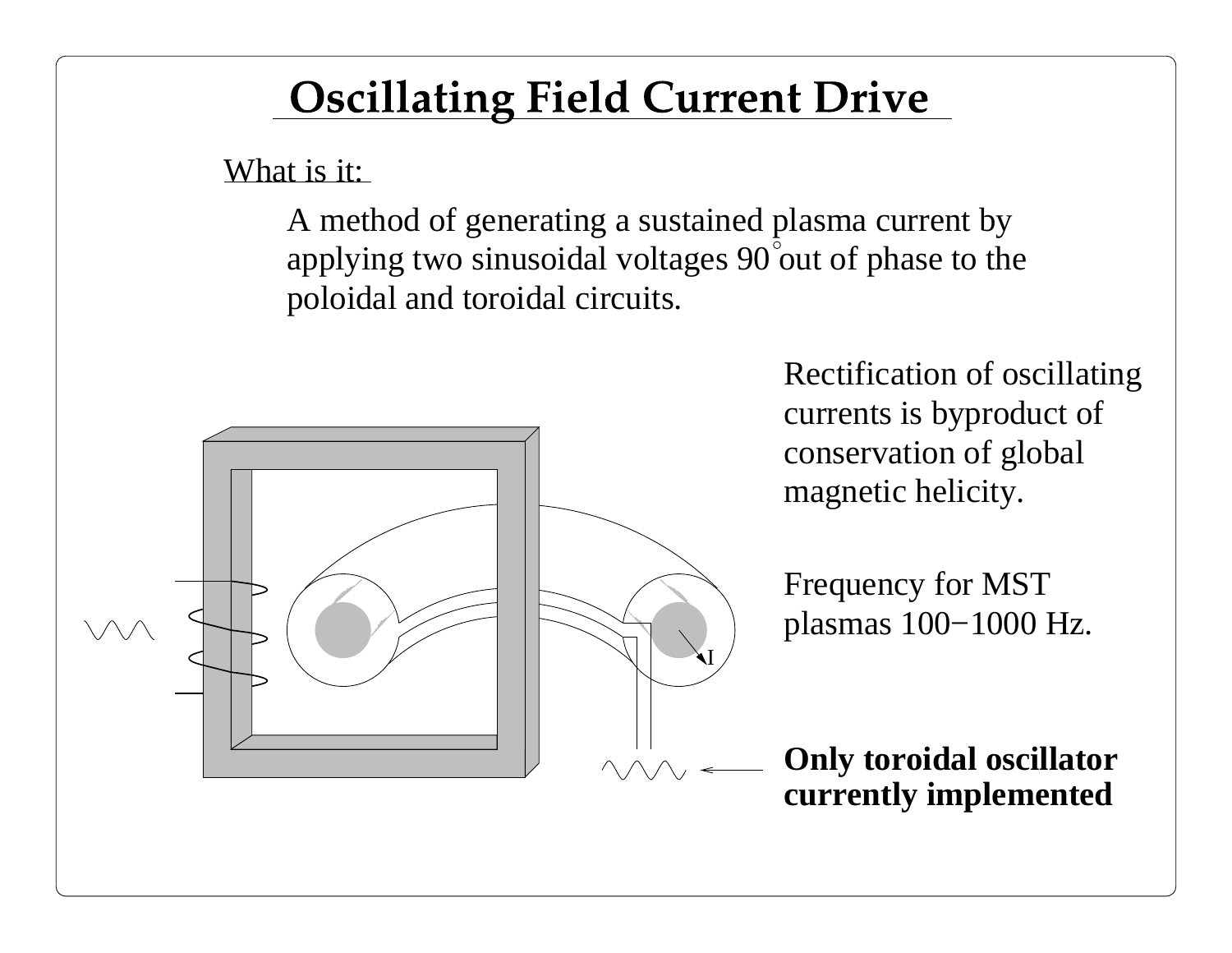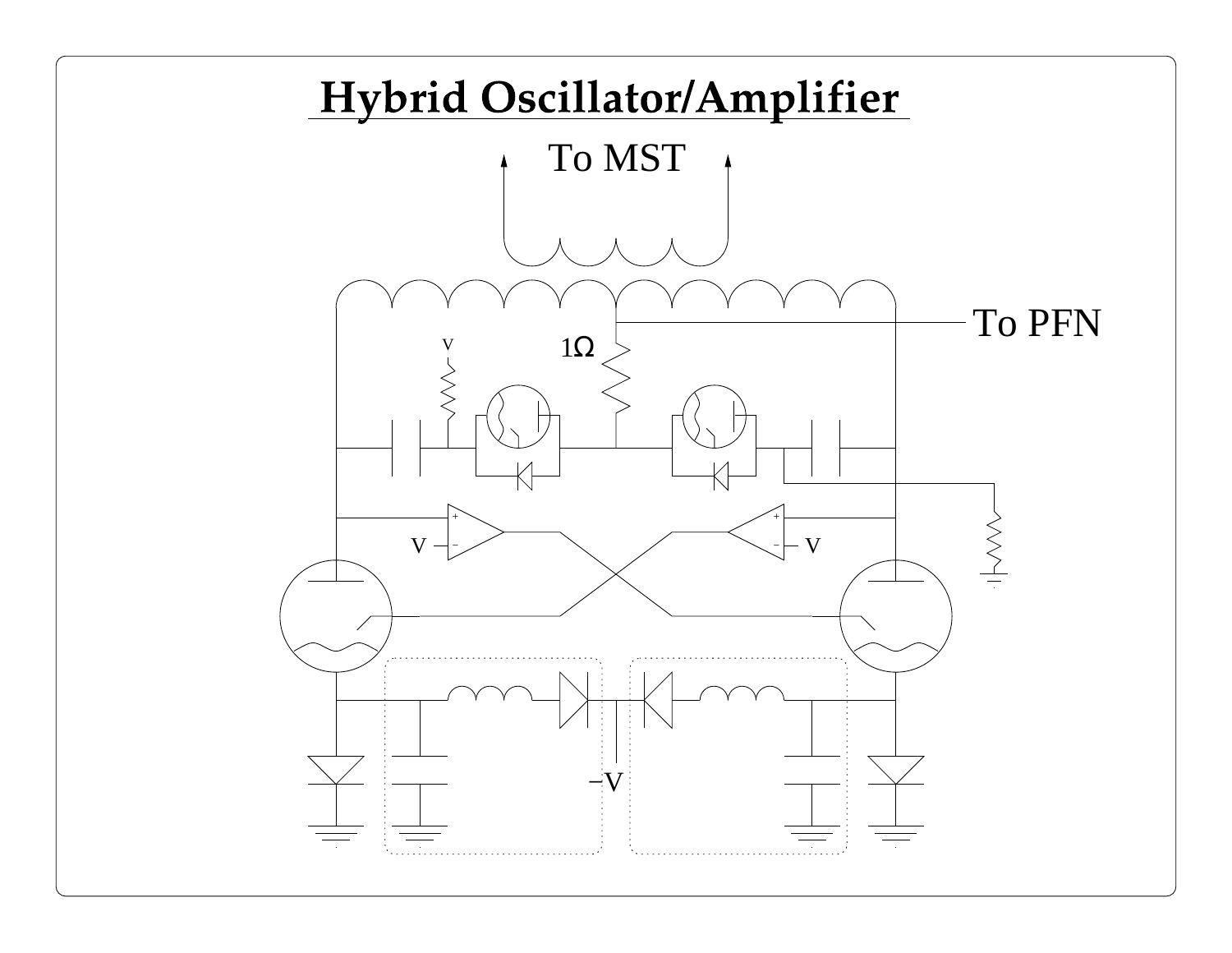## **THE EXPERIMENTS**

- Goal was to generate/study oscillation with plasma.
- Variables included power, plasma density, & circuit variations.
- Performed tests at 520 Hz
	- − Best performance so far is 700 kW peak/30 kW avg into the plasma
- Circuit variations have included:
	- − Splitting the tank circuit
		- − Unclear why circuit works better with 1 ohm resistor
	- − Paralleling ignitrons for more current
		- − No trouble synchronizing ignitors
	- − Magnets on the ignitrons
		- − Significantly improved turn−off time
	- − Tank precharge circuit so first cycle is at maximum amplitude
		- − Fixed problem of oscillator startup associated with tightcoupling to noisy toroidal field circuit.
		- − Largest improvement in reliability
	- − Feedback from tank to ignitron timing
		- − Significantly improved reliability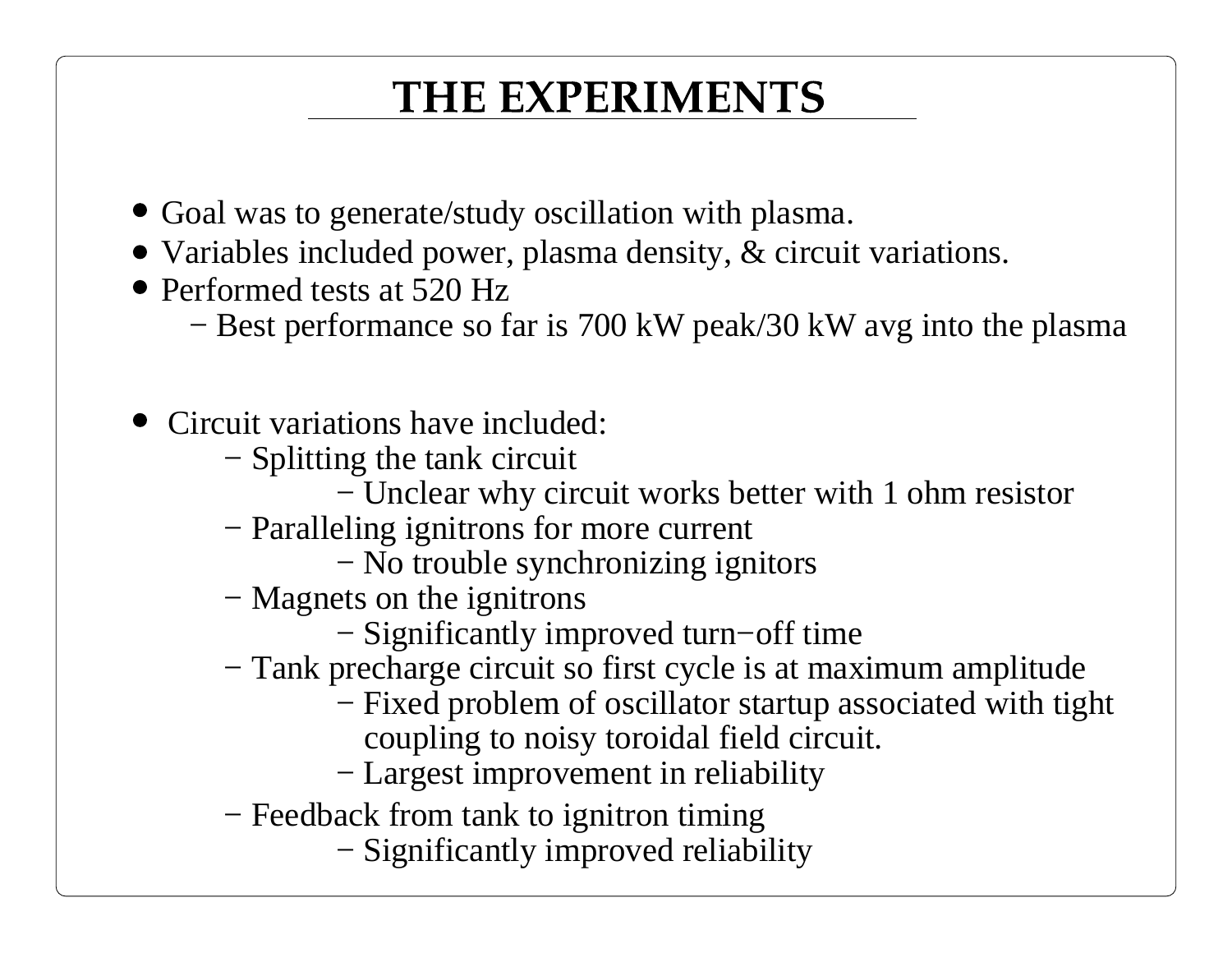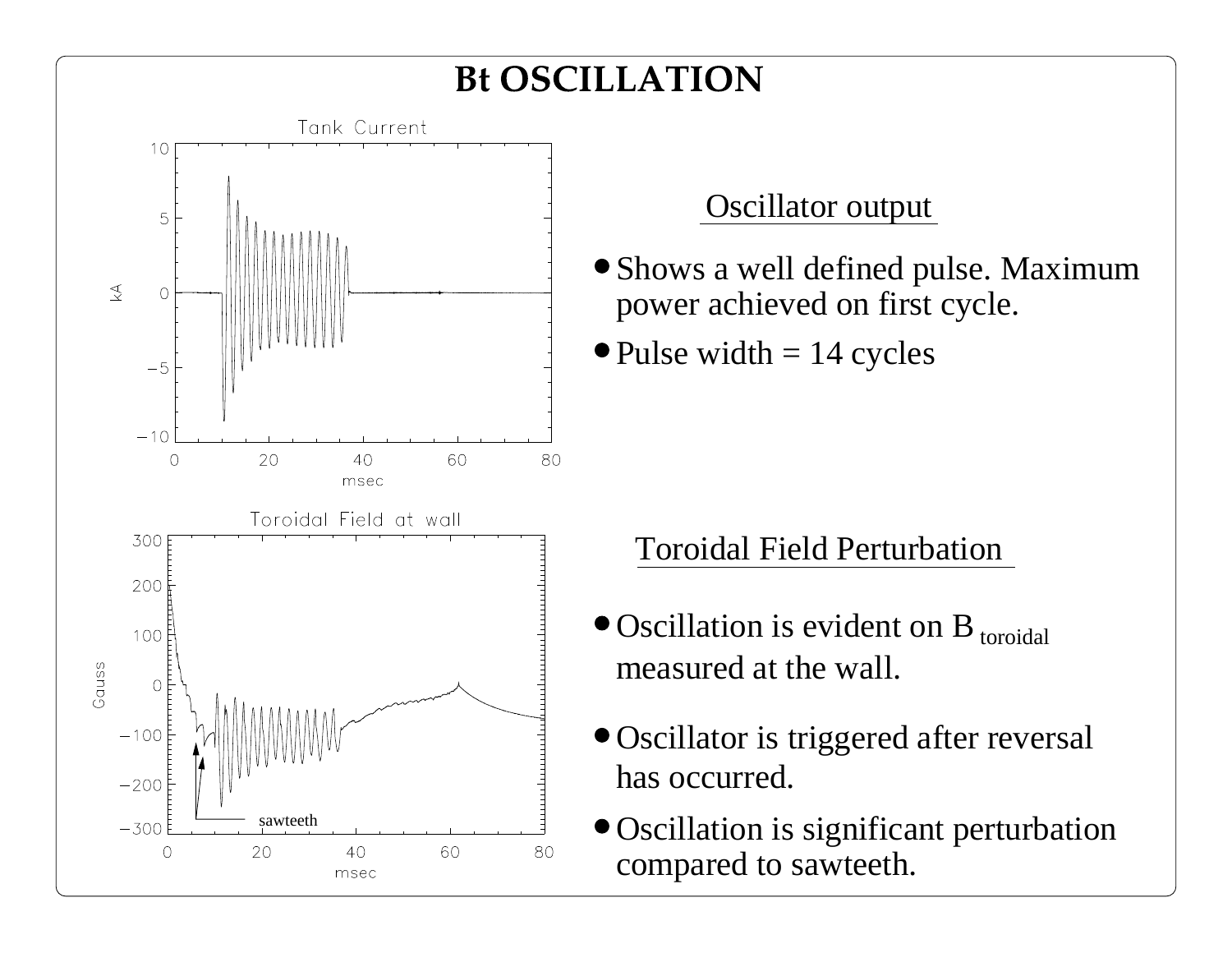

#### I and V

- voltage measured at toroidal gap Shows magnet current and
- Noise in V measurement dueprimarily to sawteeth instabilities.

Instantaneous Power

- Shows instantaneous power delivered to plasma.
- Average power  $= 30 \text{ kW}$
- Peak power = 700 kW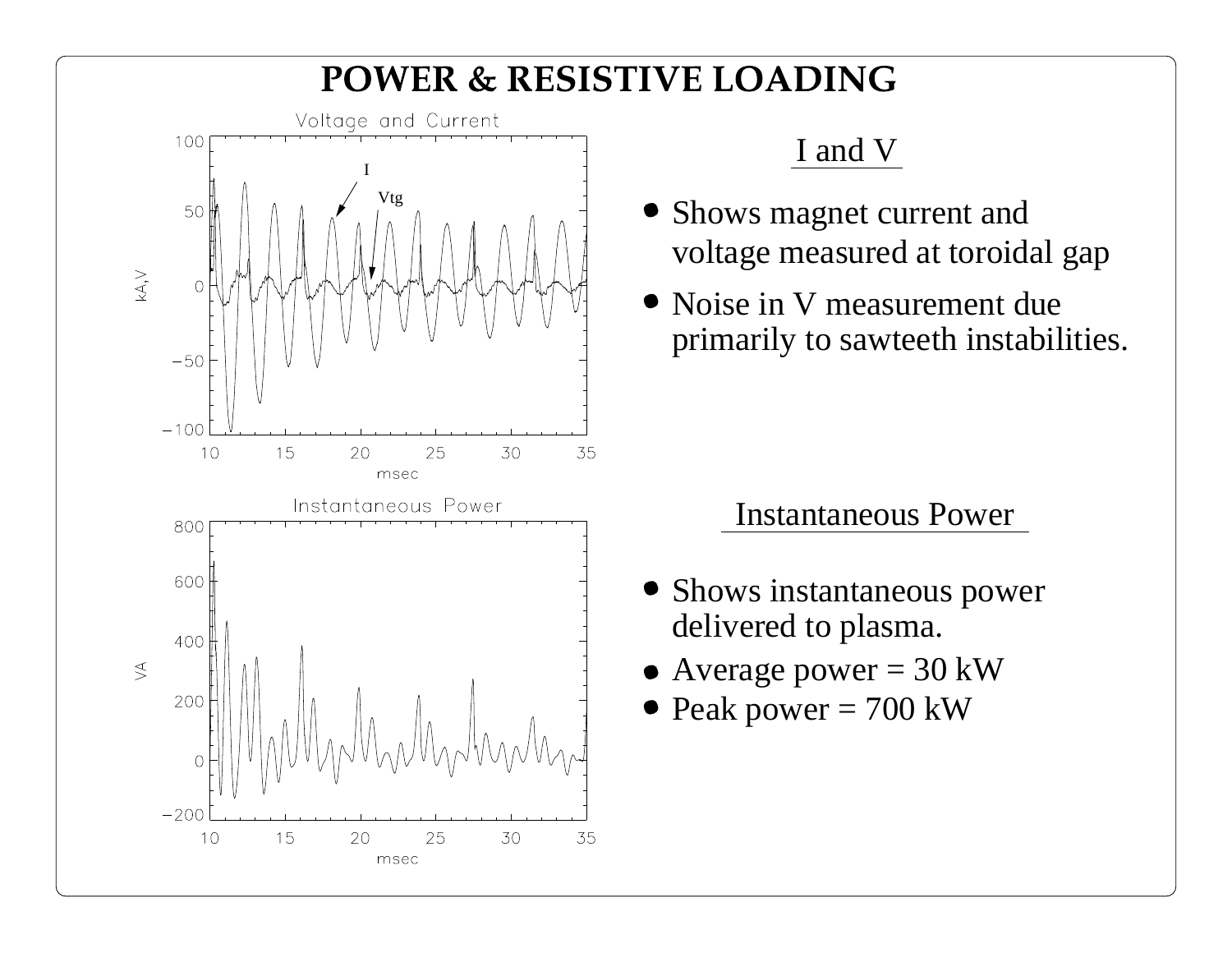## **LISSAJOUS PLOTS**



- Lissajou's Diagrams show howreactive a load the plasmapresents to the oscillator.
- $\bullet$  In a purely reactive load, I & V are 90 out of phase. I vs V is an ellipseor circle with no skew. No poweris absorbed.
- Vaccuum is a perfect example.
- $\bullet$  In a purely resistive load I & V are in phase and I vs V is a straightline. All power is absorbed.
- For a load with reactive and resistive components I vs V is askewed ellipse. The more skew the better.
- Shows power is indeed being absorbed by plasma.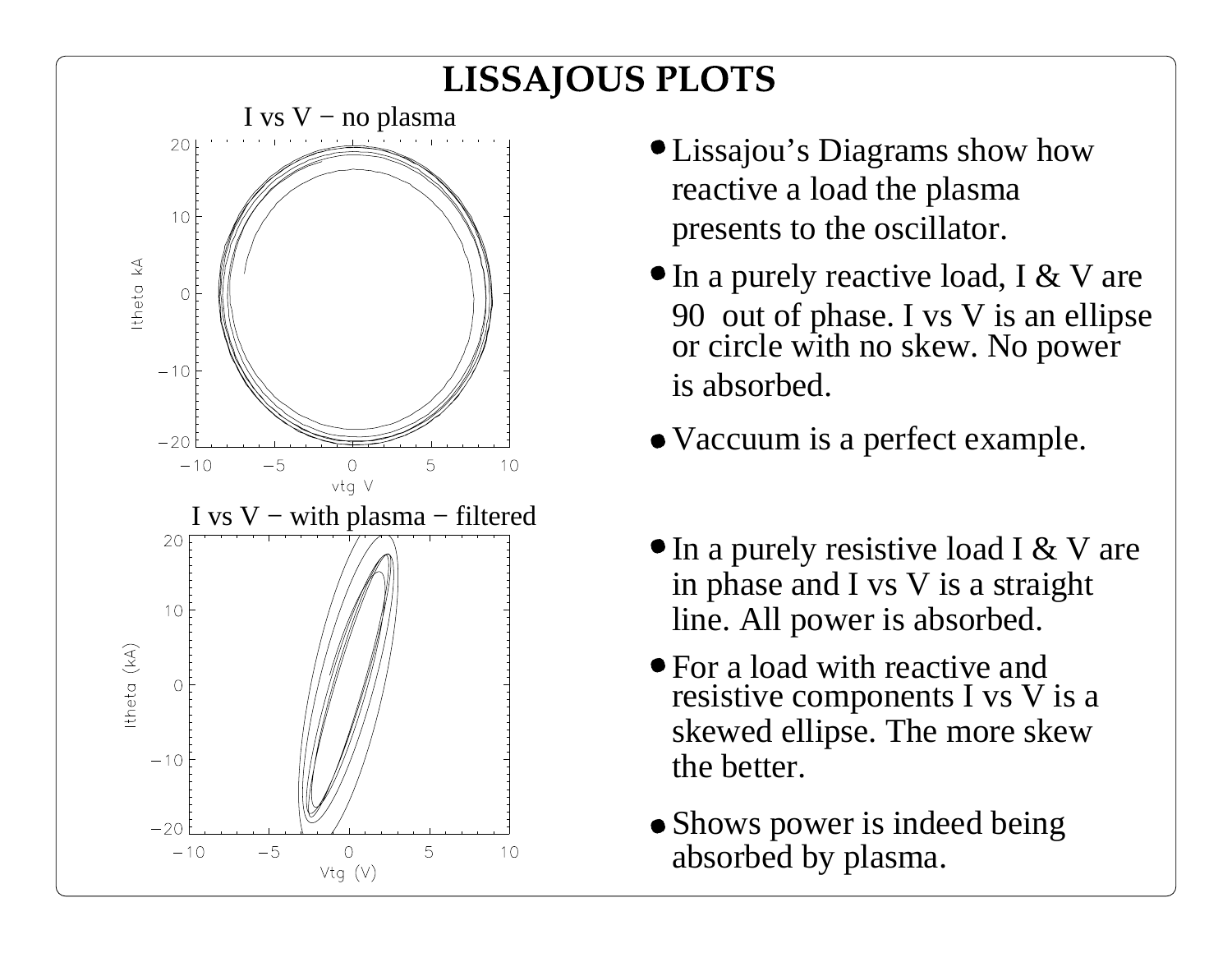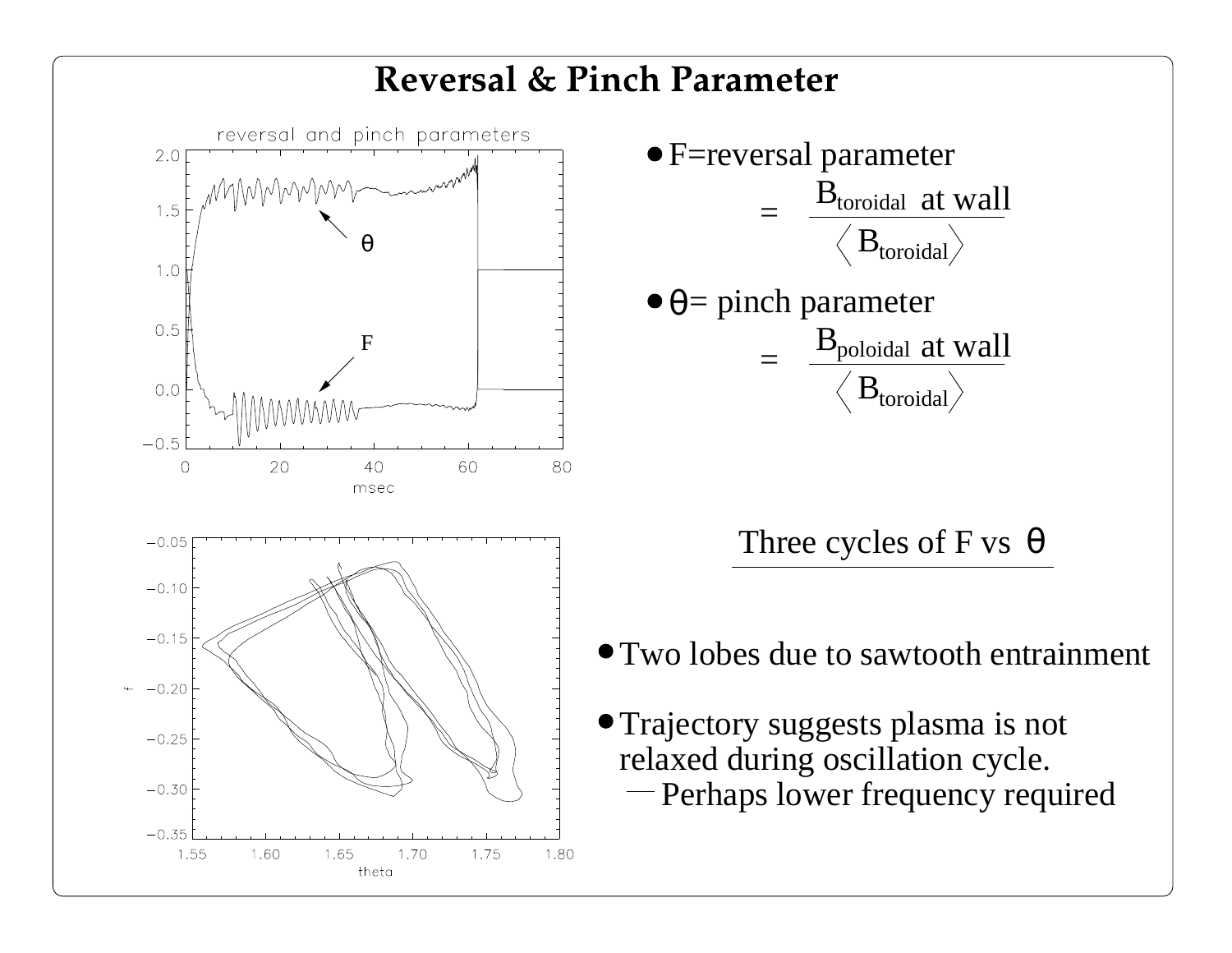

There is an unmistakable correlation of sawteeth events to oscillations. Event occursat peak flux injection of every other cycle (anti−PPCD phase)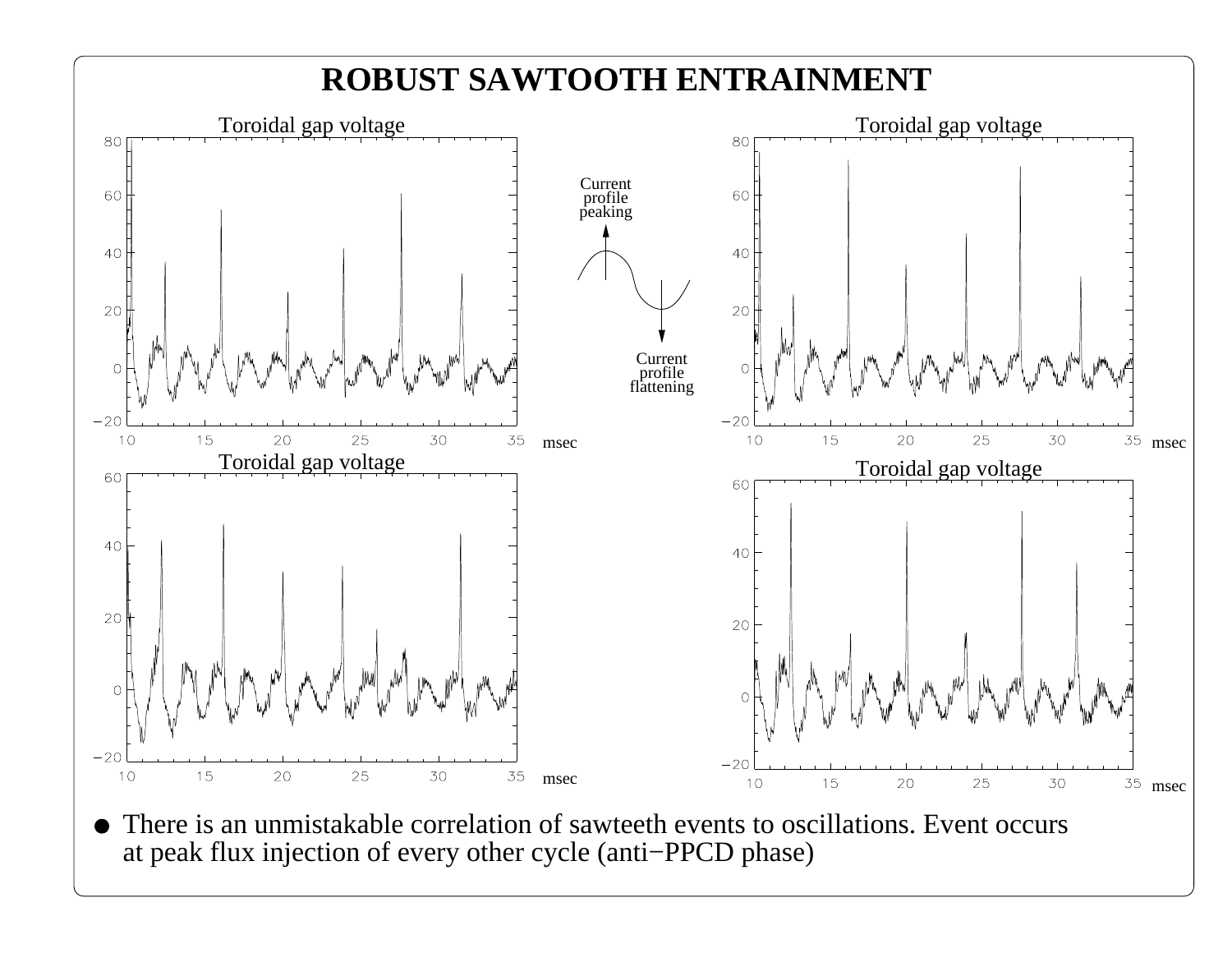#### **FLUCTUATION INCREASE/DECREASE SYNCHRONOUSWITH CURRENT PROFILE PEAKING/FLATTENING**

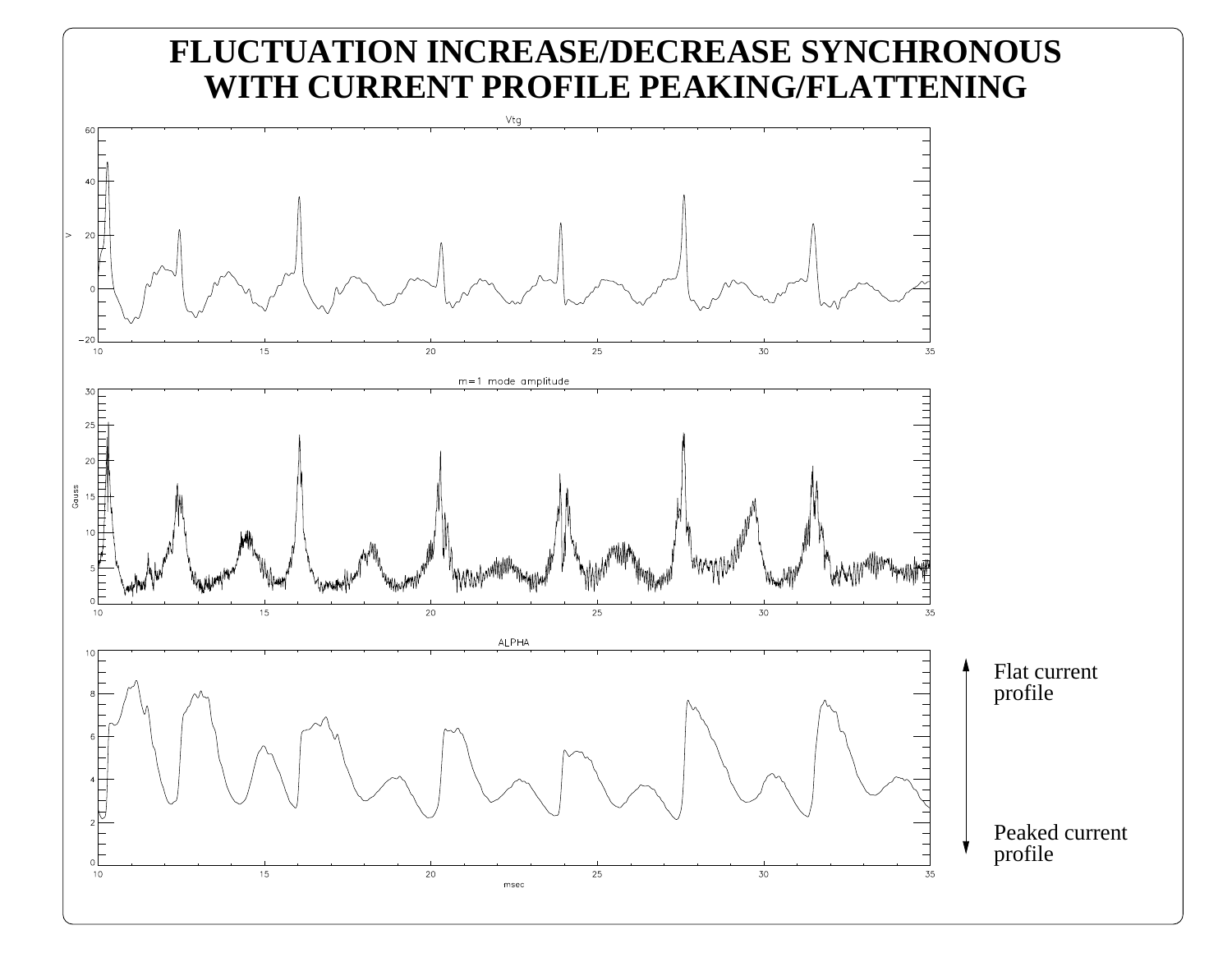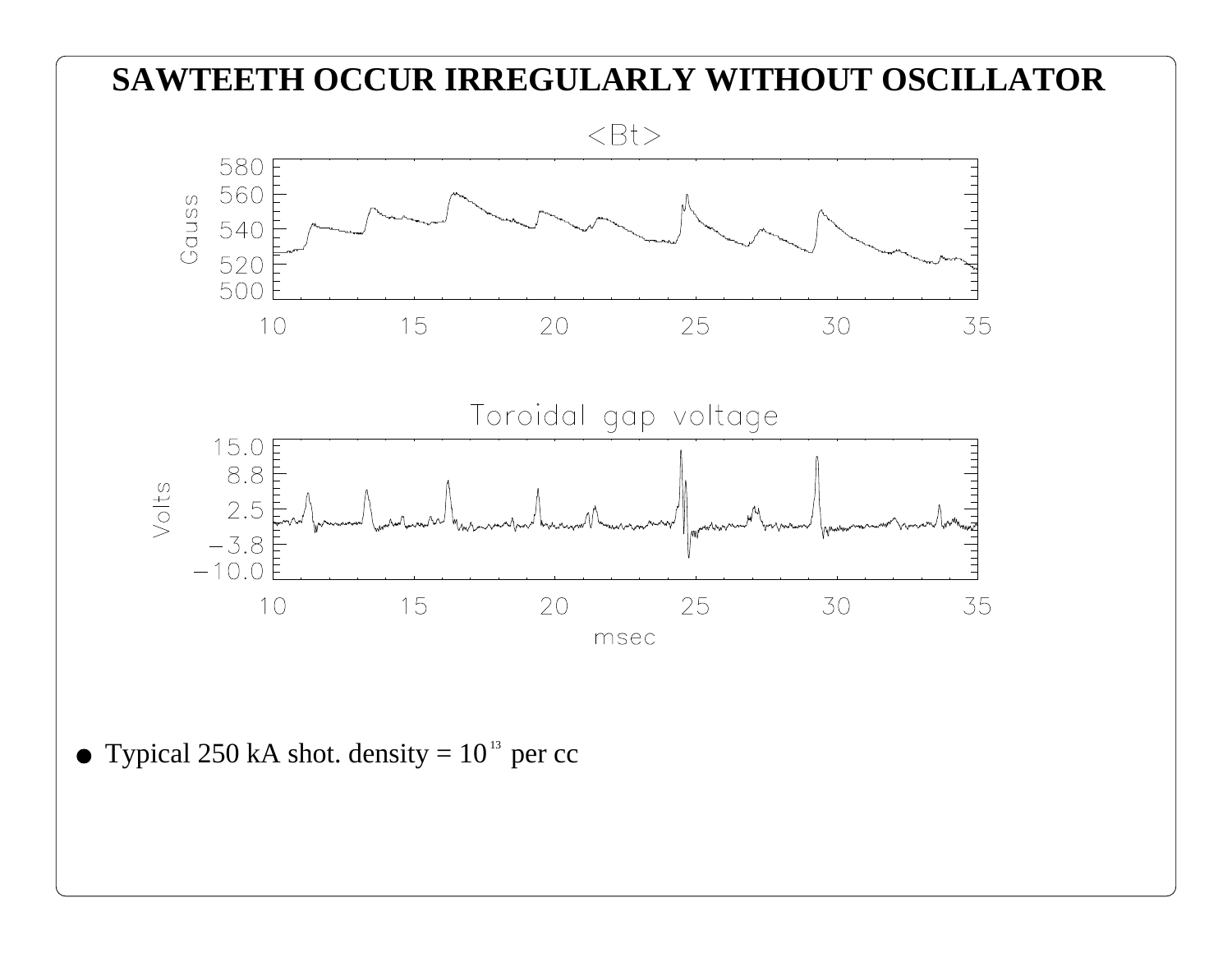

250 kA plasma current. density =  $10^{13}$  per cc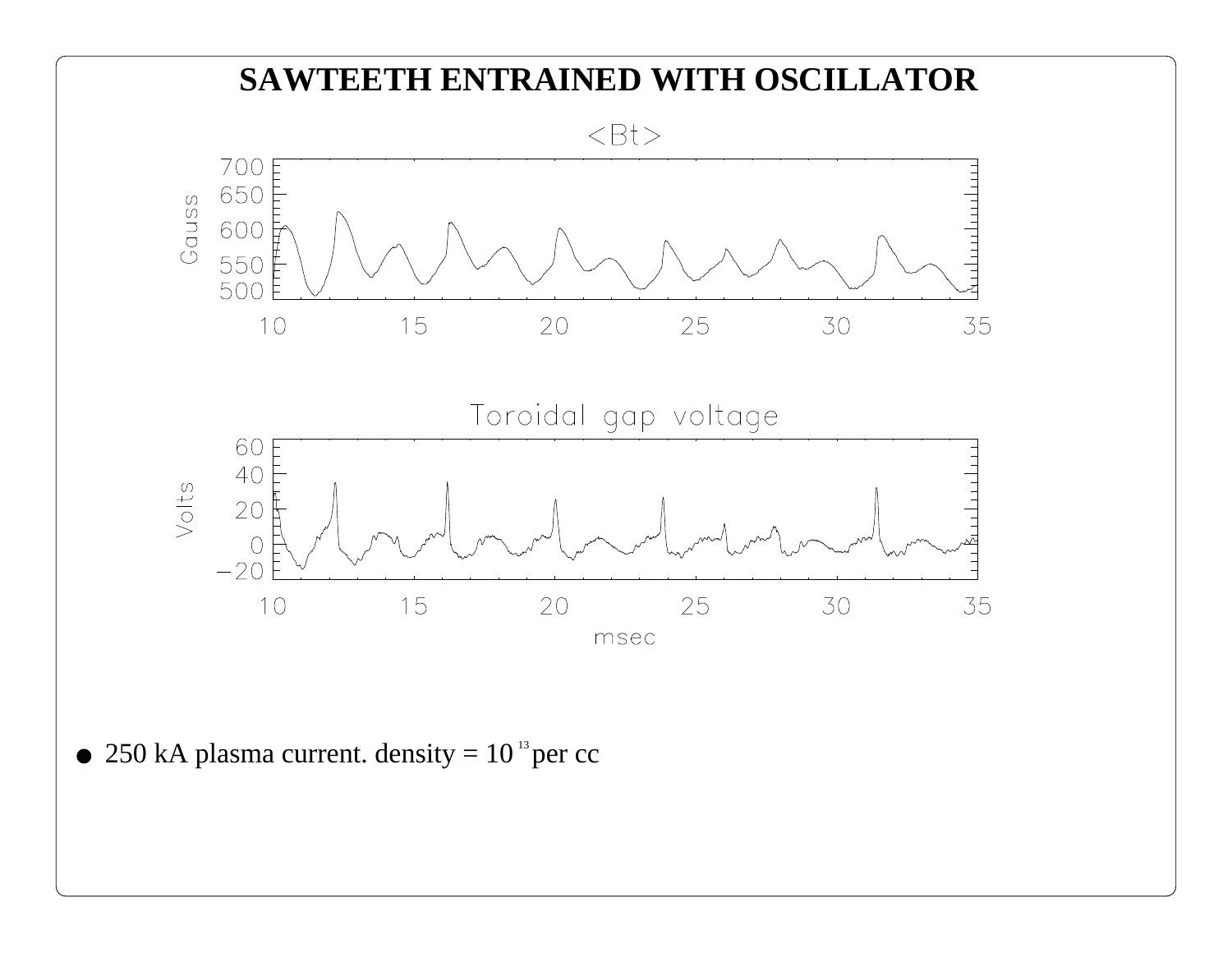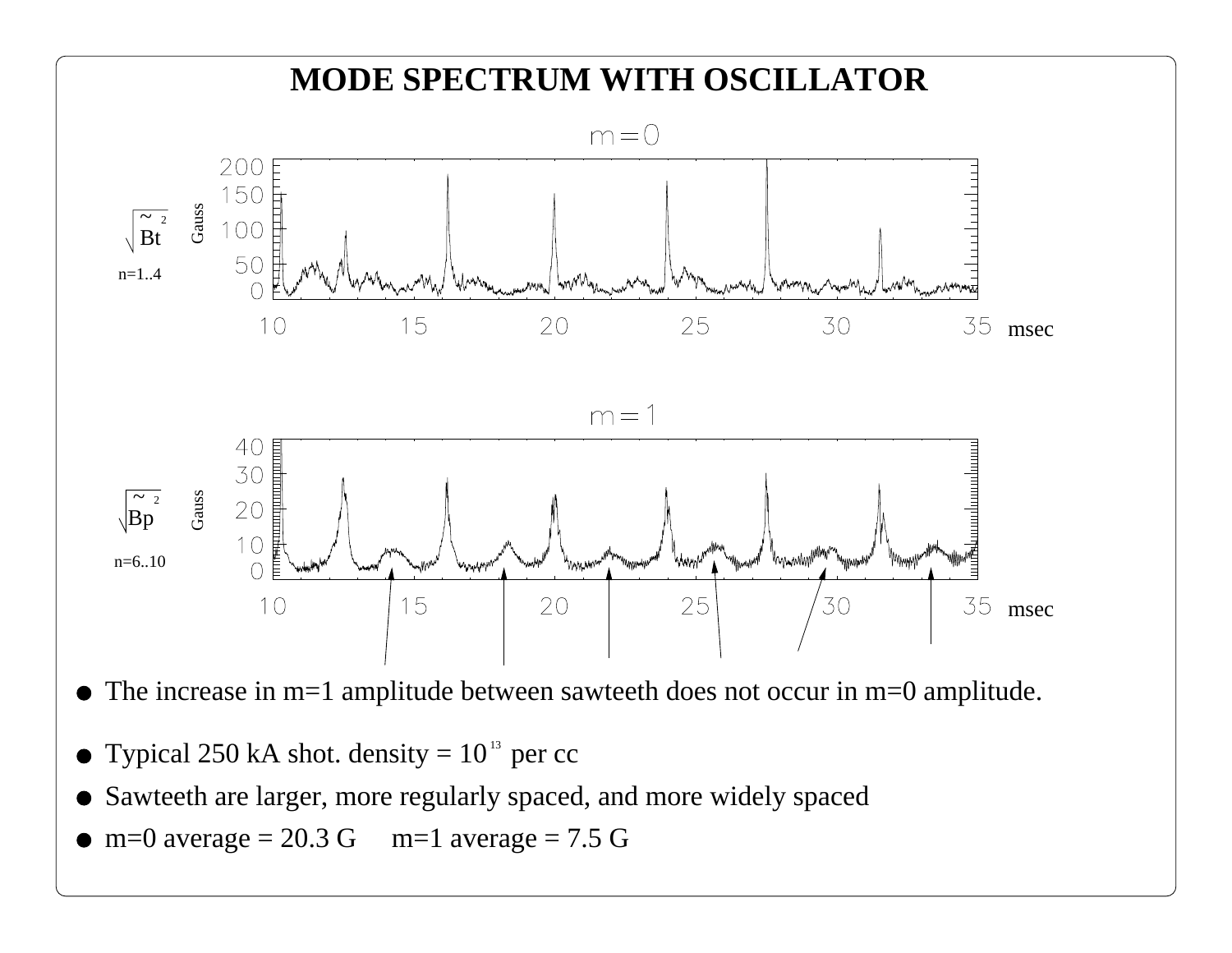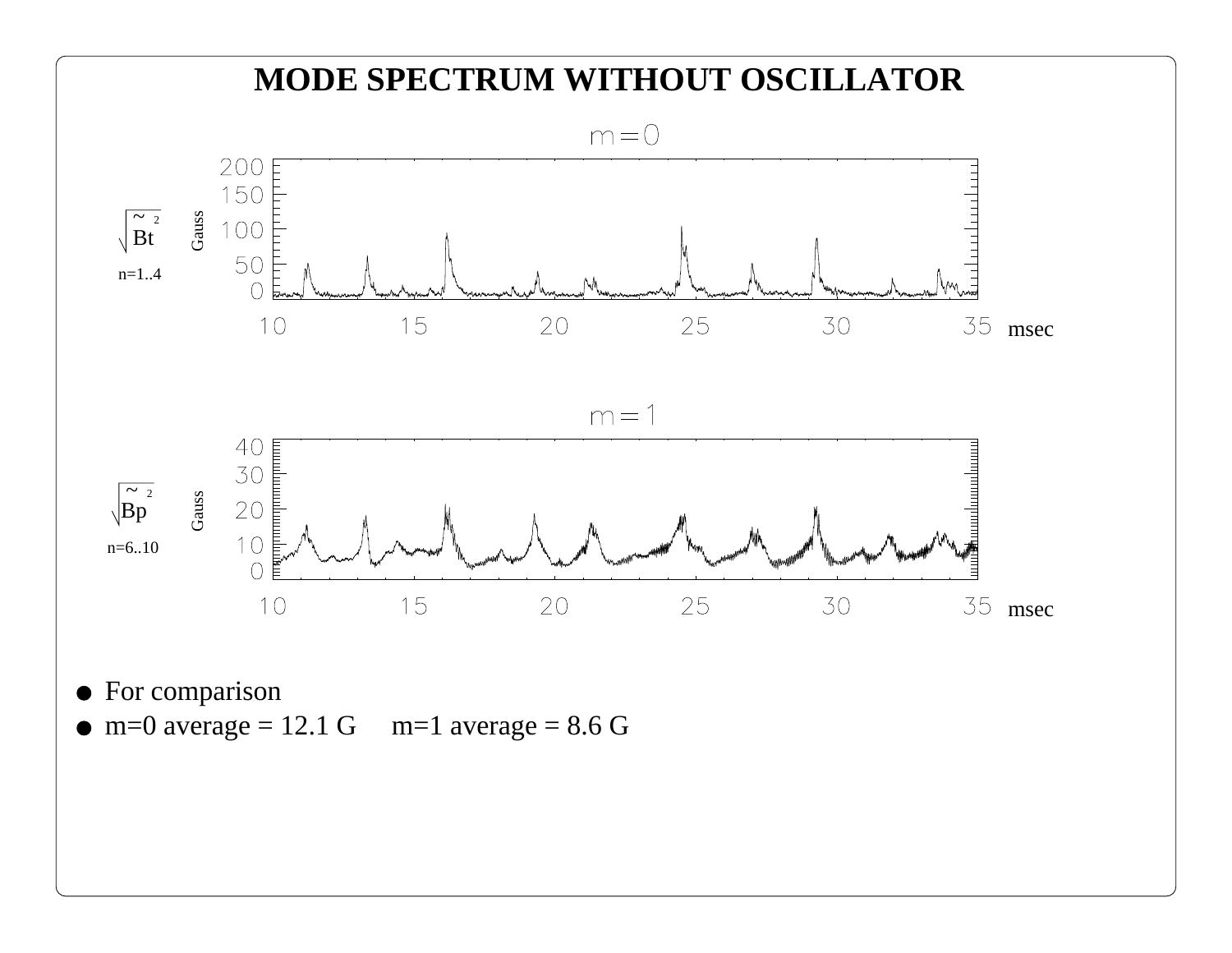## Plans

- Finish second oscillator
	- Should be done within weeks
	- Begin low power current drive experiments
- Study sawtooth entrainment
	- Vary frequency, plasma current, density
- Replace Ignitrons with Tubes
	- Tubes have faster, more reliable switching performance
	- Tubes used are Machlett model ML8786 tetrodes. 12 MW each
	- Tubes are implemented in a Class−C configuration
		- Looks much like the ignitron based approach
	- Tubes are more expensive than ignitrons (\$80k vs \$10k) butwe had them on hand.
	- SPICE Simulations look promising.
	- Good short term high power solution.
- Replace Ignitrons with Solid State Switches
	- Promises performance comparable to tubes
	- Switches are Powerex Gate Commutated Thyristors Oscillator design is for 8 MW.
	- More expensive than ignitrons but less than tubes. \$30k.
	- $-$  SPICE Simulations look promising.
	- Probably best long term high power solution